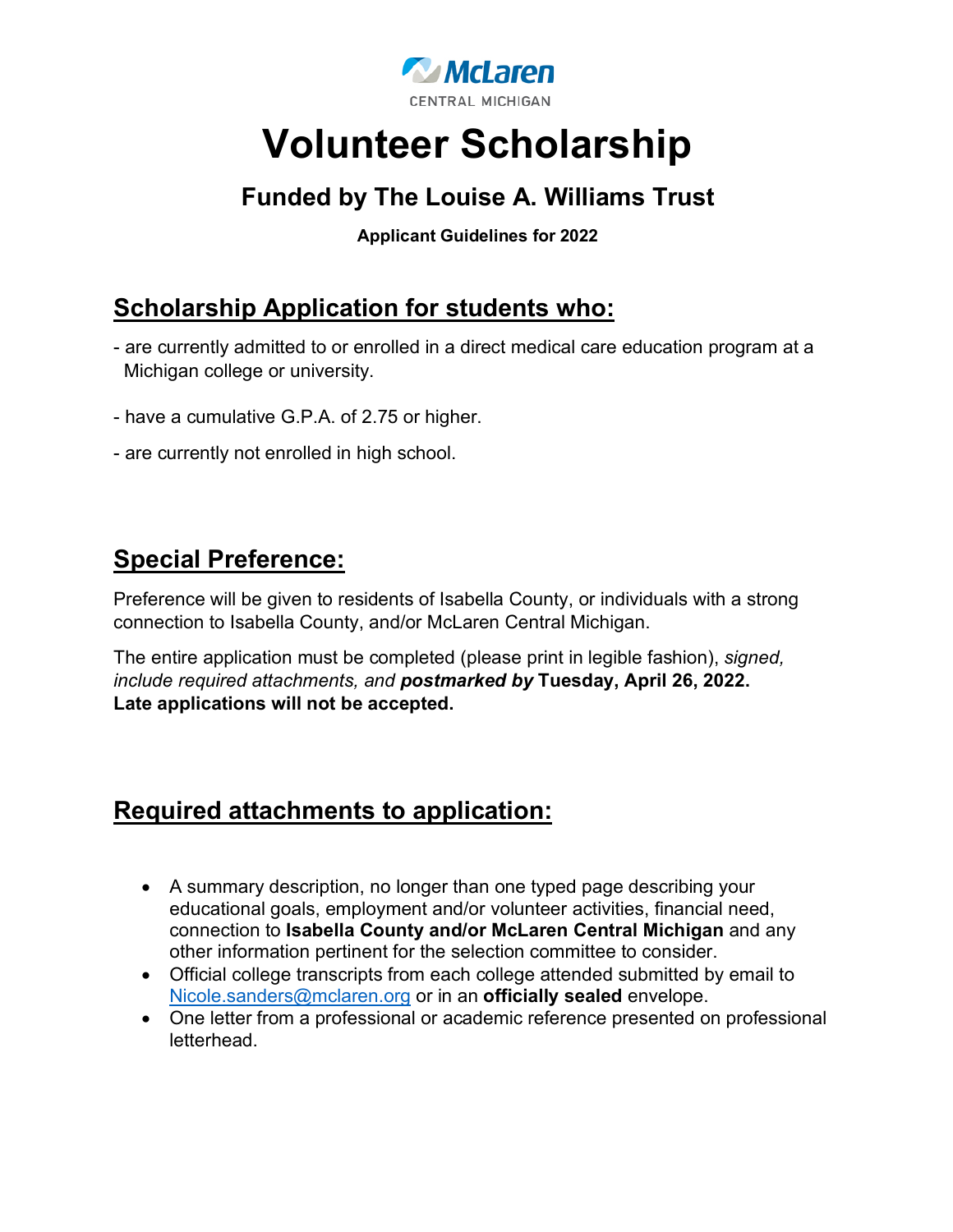

#### **\*If possible, please send all required materials in ONE envelope addressed to:**

McLaren Central Michigan ATTN: Nicole Sanders Administration Office 1221 South Drive Mount Pleasant, MI 48858

*The applications will be reviewed, and winners will be selected by McLaren Volunteer Scholarship Committee members.*

If you have any questions, Barbara Cataldo at (989) 772-6720 or Barbara.Cataldo@mclaren.org. The application may be reproduced.